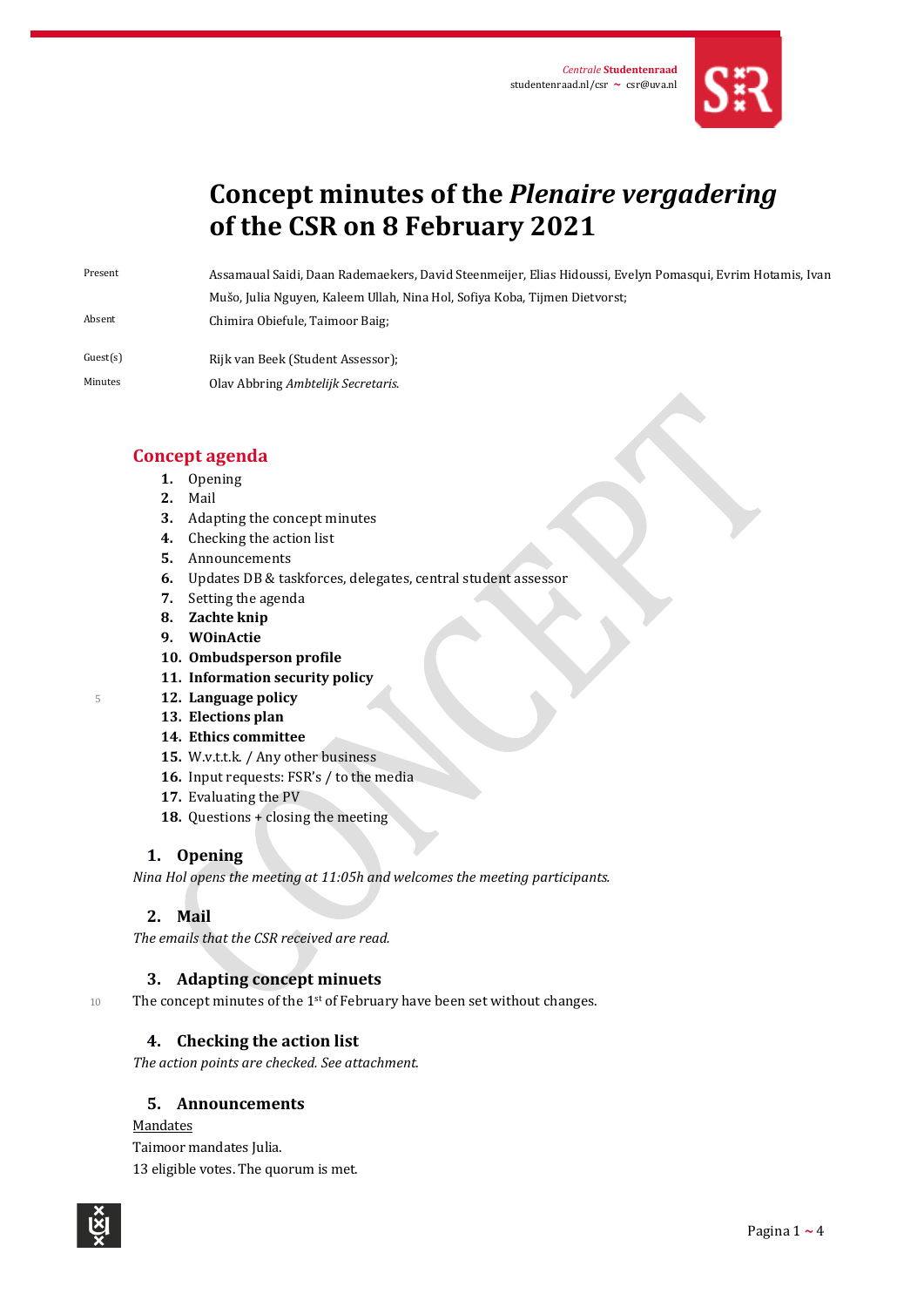

#### **6. Updates DB & taskforces, delegates, central student assessor**

<sup>15</sup> *Please remember to add the updates in the document*.

#### **7. Setting the agenda**

The agenda point on the '*zachte knip'* will be informing.

The agenda point 'elections plan' can be taken off the agenda. The PR committee will send an update to the CSR. The agenda point language policy can be taken off the agenda.

The agenda is set without any further changes.

#### **8. Zachte knip**

<sup>20</sup> Nina has been in contact with other universities to discuss whether they would sign a letter on the '*zachte knip'.* However, ISO is in contact with the ministry to discuss the '*zachte knip'*, because of this they would like to wait with sending a '*brandbrief'* on the '*zachte knip'*.

Evrim states that for his faculty some courses were made mandatory, this prevents a *'zachte knip´* and he 25 wonders if this has happened at other faculties. Evrim could take up contact with ACTA on this. Sofiya can take up contact with ACTA.

#### **9. WOinActie**

There are no question on the signing of this letter.

**Voting proposal:** The CSR 20-21 decides in favour of co-signing the brandbrief from WOinActie. In favour: 12

30 Against: 1

Blanco: 0

Abstain: 0

*The council decides in favour of co-signing the brandbrief from WOinActie (decision).*

<sup>35</sup> The ambtelijk secretaris will send the announcement that the CSR co-signs the *brandbrief* from *WOinActie* to the writers of the *brandbrief* **(actie)**.

## **10. Ombudsperson profile**

There are no questions on the signing of this letter.

**Voting proposal:** The CSR 20-21 decides in favour of sending the letter '*Instemming functieprofiel ombudsfunctionaris'*.

40 In favour: 13

Against: 0

Blanco: 0

Abstain: 0

*The council decides in favour of sending the letter 'Instemming functieprofiel ombudsfunctionaris'. (decision).*

#### **11. Information security policy**

45 The policy document mainly discuss how the UvA will secure the data that it has. The meeting piece makes a summary of the documents. If you are interested you can contact David to discuss them.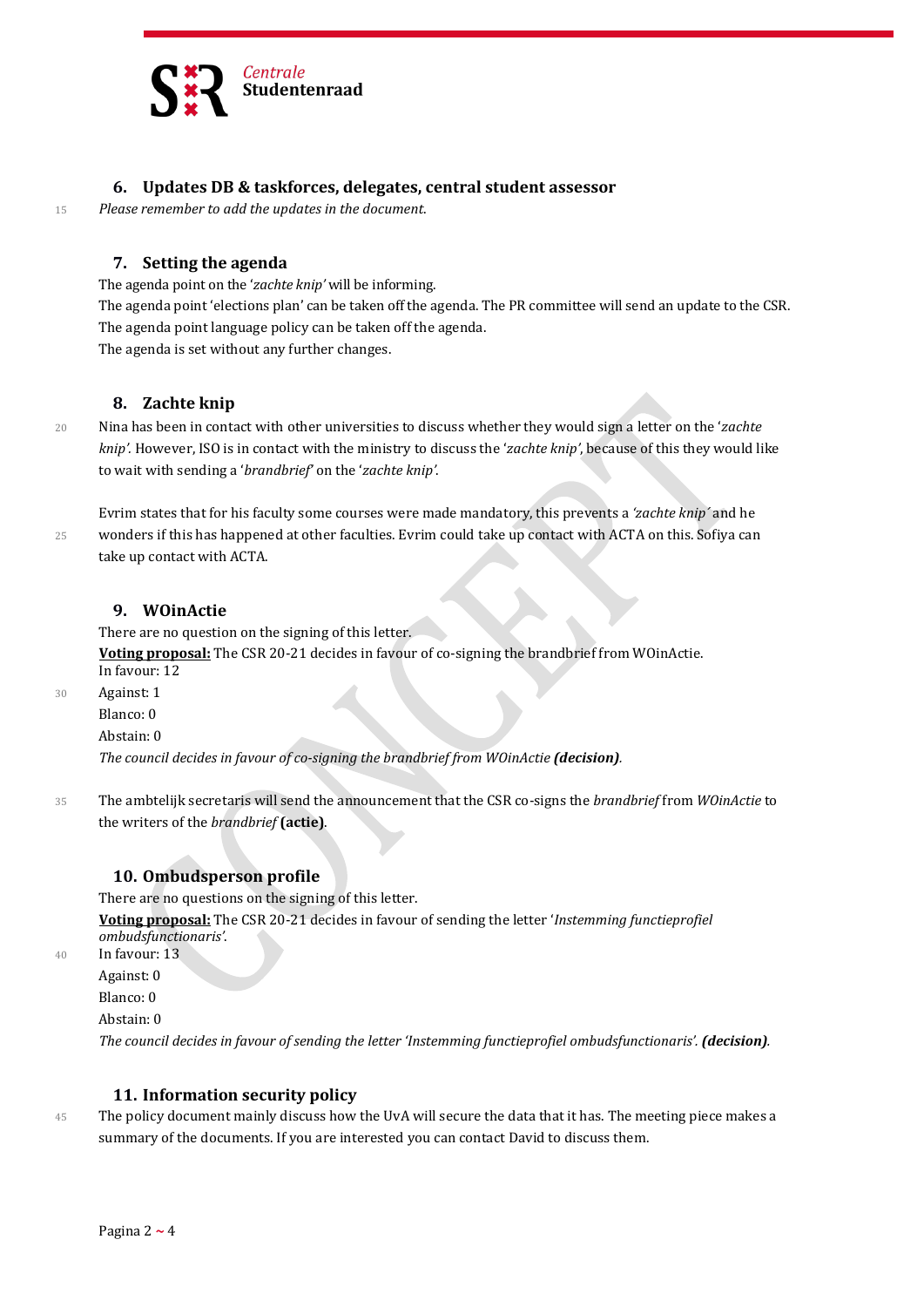

An interesting point to discuss is moving the saving of information to a cloud, sometimes hosted by a third party. The question might be asked if these third parties are secure.

50

#### **12. Ethics committee**

The written unsolicited advice asks for three concrete steps to be taken.

- The Executive Board should strive to find the chair of the AIEC, who will be ready to take the lead on proper formation and further development of the AIEC.
- The Executive Board should announce the vacancies in the AIEC for the new teacher and student 55 members.
	- Each Faculty Ethical Committee should nominate a member who will join the AIEC as a representative of the faculty ethical committees.

If there is any feedback on the letter this can be send to Nina before Friday, so it can be added in the letter 60 before the next PV, when the final letter will be decided on.

#### **13. W.V.T.T.K. / Any other business**

David wonders what the status on the promotion of workshops on education logistics. Sofiya states that it has been discussed during PR. The CSR will post about these workshops in the story.

#### [CONFIDENTIAL]

#### **14. Input requests for the FSR's / to the media**

65 David would like that have the PR committee share the workshops on education logistics.

#### **15. Evaluating the PV**

*The CSR members evaluate the PV.*

#### **16. Questions + closing the meeting**

 $\blacktriangle$ 

*11:53 Nina closes the meeting.*

#### **Decisions**